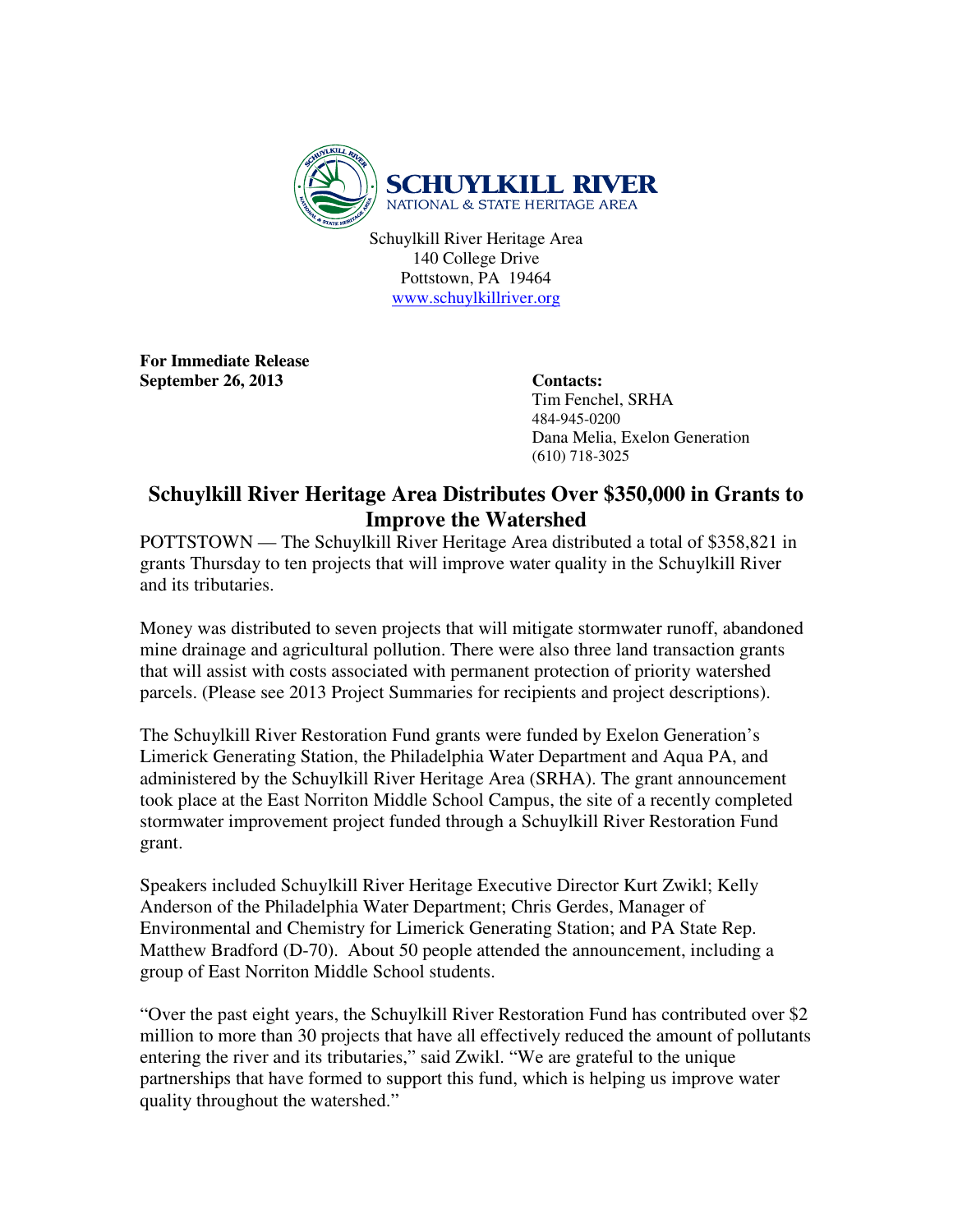Following the grant announcement, Montgomery County Conservation District Watershed Specialist Susan Harris led a tour of the Middle School project. That project, funded by a 2011 Schuylkill River Restoration Fund grant, included stormwater improvements and stream bank stabilization along a section of Stony Creek that runs through the campus.

It consisted of, among other things, planting over 200 trees, a rain garden and native grasses to establish a riparian buffer along the creek. It also provided educational opportunities for middle school students.

"Stormwater run-off affects everyone, but it's hard for students to understand how," said teacher Victoria Strickland who brought a class of gifted students to the announcement. "Seeing this makes it more reality based. They can see how stormwater can be a problem and how it can be fixed."

All grant recipients were carefully selected by an advisory committee consisting of: Exelon Generation, Delaware River Basin Commission, Philadelphia Water Department, Environmental Protection Agency, Pennsylvania Department of Environmental Protection, Partnership for the Delaware Estuary, Schuylkill River Heritage Area; and the Schuylkill Action Network.

All the projects will benefit the entire watershed because they reduce the amount of pollution that enters creeks, and ultimately, the river, which is a source of drinking water for 1.5 million people.

This year, Exelon Generation contributed \$220,422 to the fund, the Philadelphia Water Department (PWD) donated \$100,000, and Aqua PA provided \$4,015. All funds not distributed for 2013 projects will be rolled over into the 2014 grant round.

The Land Transaction Assistance Grants program, introduced two years ago, provide matching grants of up to \$4,000 per project to pay for costs associated with property purchases and conservation easements on high priority lands for water quality and habitat protection.

Exelon has provided over \$1 million to the Schuylkill River Restoration Fund since it was founded in 2005. The annual fund began as part of a demonstration project for what is known as the water supply program at Exelon's Limerick Generating Station. That program is under the purview of the Delaware River Basin Commission (DRBC).

For the past several years, the Schuylkill Action Network (SAN) has been seeking additional funders. This is the fourth year the Philadelphia Water Department has contributed, and the second year Aqua PA has donated. SAN continues to seek additional contributors in an effort to further expand the fund.